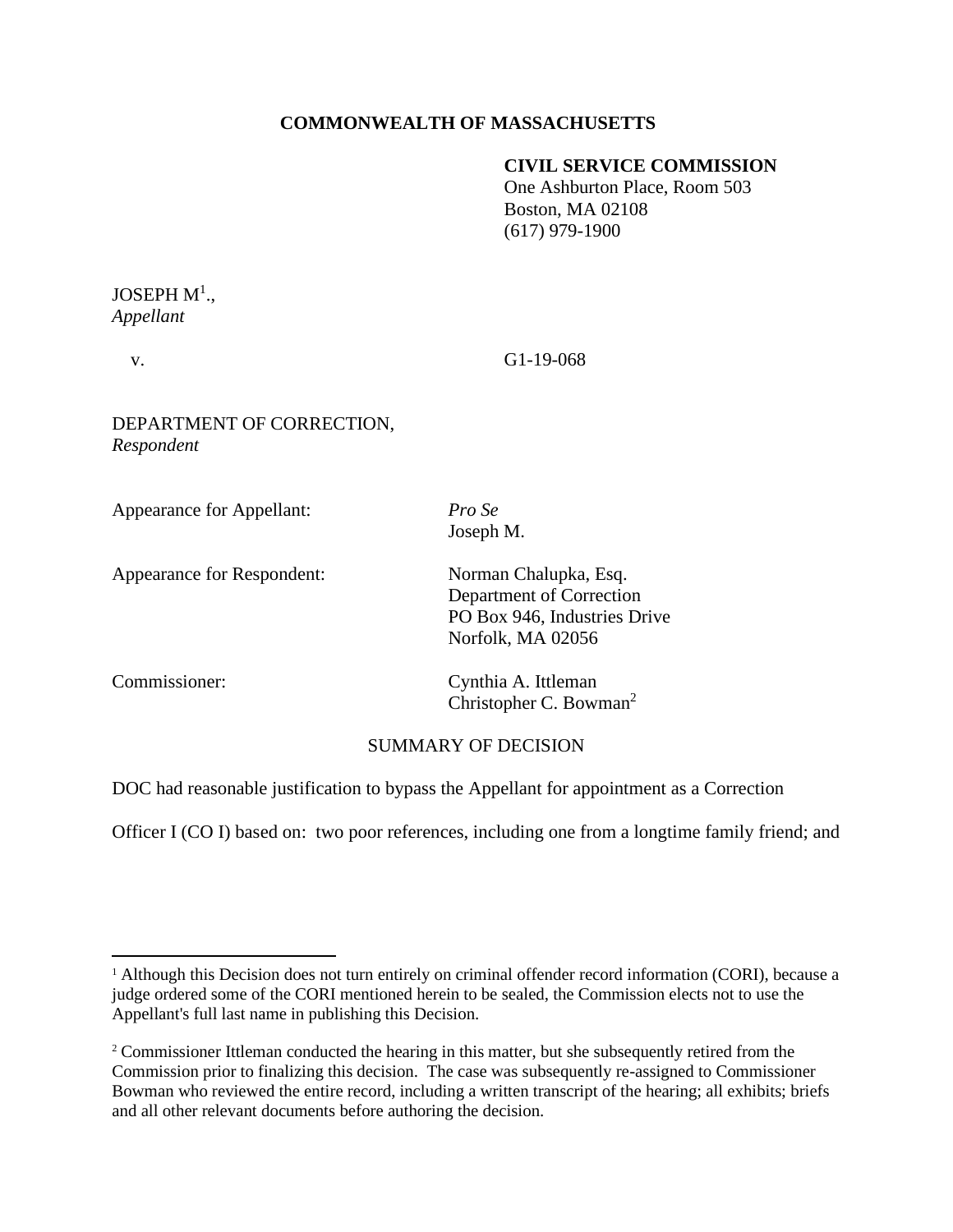prior alleged misconduct which, at a minimum, calls into question whether the Appellant has the maturity and good judgement at this time to serve as a CO I.

### DECISION

On March 21, 2019, the Appellant, Joseph M. (Appellant), pursuant to G.L. c. 31, § 2(b), appealed to the Civil Service Commission (Commission), contesting the decision of the Department of Correction (DOC) to bypass him for original appointment to the position of permanent, full-time Correction Officer I (CO I). On April 16, 2019, I held a pre-hearing conference at the offices of the Commission. A full hearing was held at the same location by Commissioner Ittleman on May 21, 2019.<sup>3</sup> The full hearing was digitally recorded and both parties received a copy of the recording.<sup>4</sup>

## **FINDINGS OF FACT**

 DOC submitted nine (9) exhibits at the hearing and five (5) exhibits post-hearing. The Appellant submitted two (2) post-hearing exhibits at the request of the Commission. Based upon the evidence and the testimony of the following witnesses:

## *For DOC:*

■ Eugene Jalette, Supervising Investigatory Agent; DOC;

### *For the Appellant:*

■ Joseph M., Appellant;

<sup>3</sup> The Standard Adjudicatory Rules of Practice and Procedure, 801 CMR §§ 1.00, *et seq.*, apply to adjudications before the Commission with G.L. c. 31, or any Commission rules, taking precedence. <sup>4</sup>The Commission subsequently had a written transcript of the hearing prepared.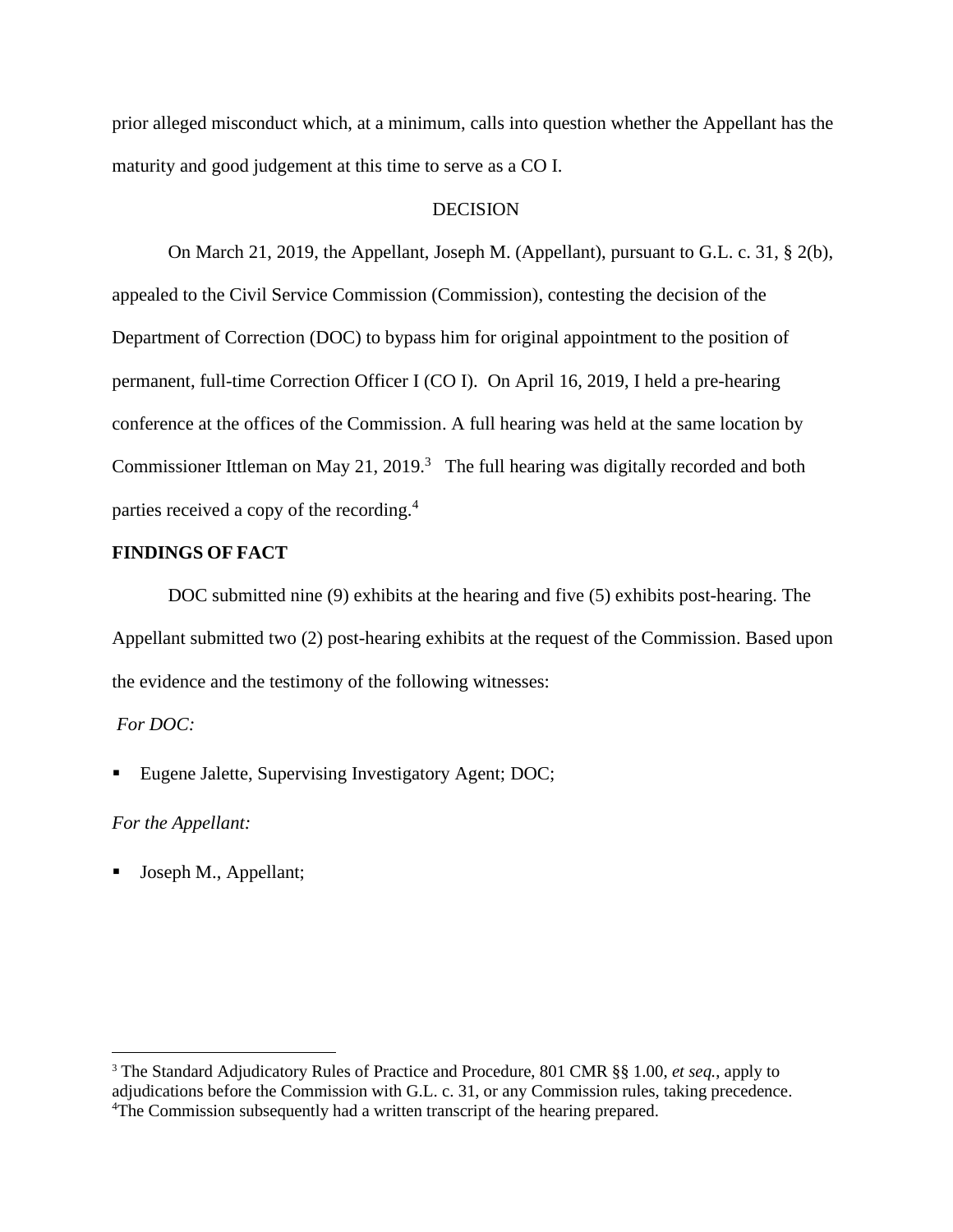and taking administrative notice of all matters filed in the case and pertinent statutes, regulations, case law and policies, and reasonable inferences therefrom, a preponderance of the evidence establishes the following findings of fact:

- 1. The Appellant graduated from high school in 2014. At the time of the full hearing, he had worked in loss prevention at a department store from October 2013 to January 2015; at a landscaping company for four (4) months from April 2016 to August 2016; as a security guard at a security company from October 2016 to October 2017; and was currently working at a food establishment since August 2017. (Resp. Ex 5).
- 2. On April 14, 2018, the Appellant took the civil service examination for CO I. (Stipulated Fact).
- 3. On or about June 8, 2018, the state's Human Resource Division (HRD) established a list of eligible candidates for CO I. (Stipulated Fact).
- 4. On October 22, 2018, HRD sent Certification No. 05868 to DOC, from which DOC appointed 160 candidates to CO I, five of whom were ranked below the Appellant. (Stipulated Facts).
- 5. All candidates are required to complete an application and undergo a background investigation conducted by an investigator from DOC. (Testimony of Jalette).
- 6. Before the investigation into his background began, DOC mailed a *Background Information Request and Waiver* to the Appellant, which he completed, signed, and submitted on or about November 1, 2018. The Appellant's signature acknowledged that he understood that DOC "will conduct a background investigation which will include a check with any past employers, a criminal records' check with the local police department, the State Police… the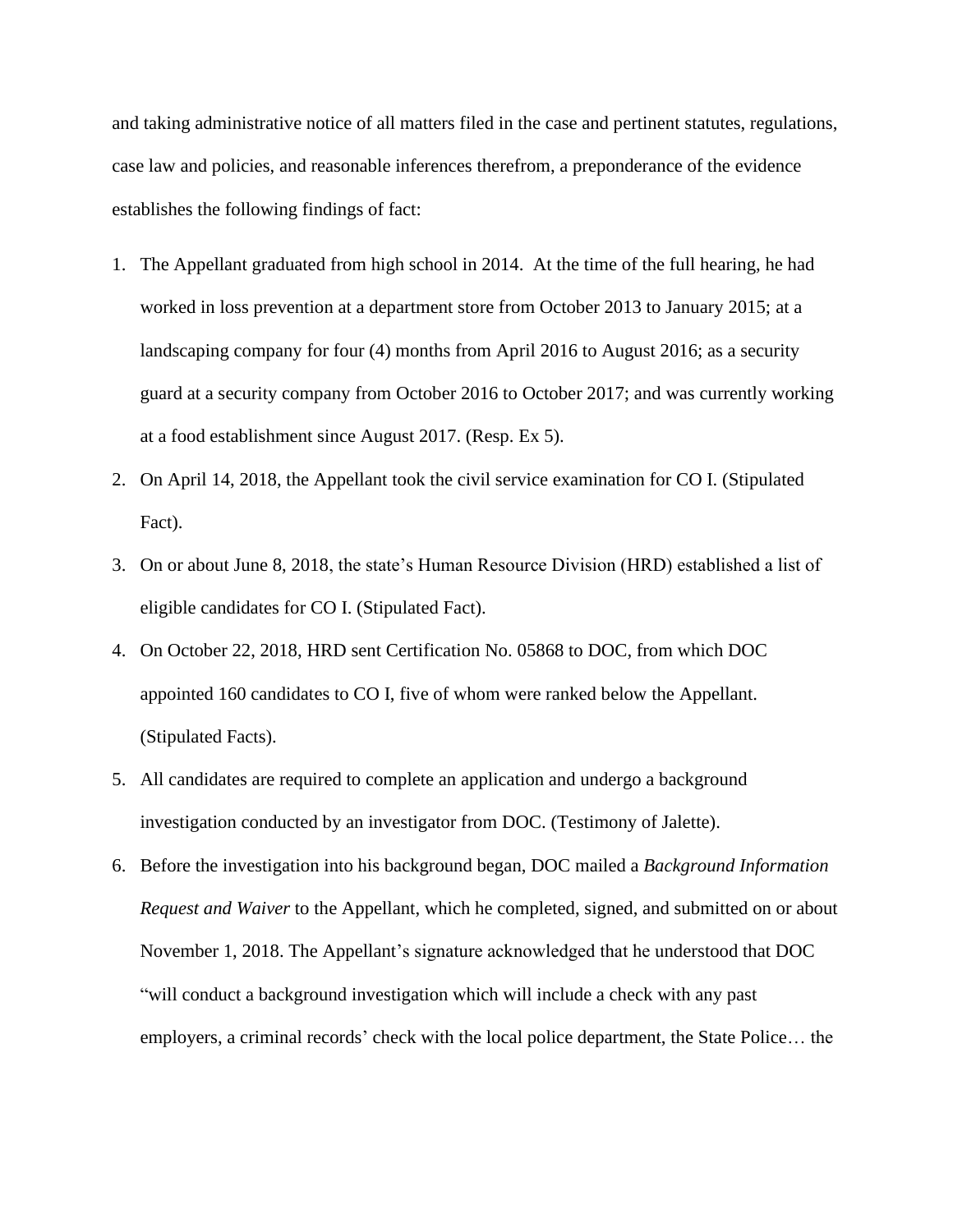Massachusetts Board of Probation, Registry of Motor Vehicles and interviews with any character references…". (Resp. Ex. 7).

- 7. On or about November 27, 2018, DOC sent the Appellant a *CORI Notification Letter*, advising him that DOC had reviewed his criminal offender record information ("CORI") from the Massachusetts Department of Criminal Justice Information Services ("CJIS"). Within the two-page document, DOC informed the Appellant that, based on their review, DOC may be inclined to make an adverse decision regarding his application for employment. DOC enclosed copies of the Appellant's specific CORI report and information concerning the process for correcting a CORI. DOC also advised the Appellant that he had the right to dispute the accuracy of his CORI and advised him to contact Mr. Eugene Jalette at DOC within five (5) days should he wish to do so. (Resp. Ex. 6; Testimony of Jalette).
- 8. There is no indication that DOC received any communication from the Appellant after receipt of this *CORI Notification Letter* to contest the contents of his CORI. (Testimony of Jalette; Resp. Ex. 6).
- 9. Investigator Danny Ortiz was assigned to undertake DOC's background investigation of the Appellant. (Testimony of Jalette; Resp. Ex. 4).
- 10. The process undertaken by all DOC background investigators includes such tasks as running the applicant's criminal history, interviewing personal references, interviewing past employers, conducting a home visit, etc. A criminal history check is often utilized to determine if a particular candidate has the requisite suitability and character required of a correction officer. (Testimony of Jalette).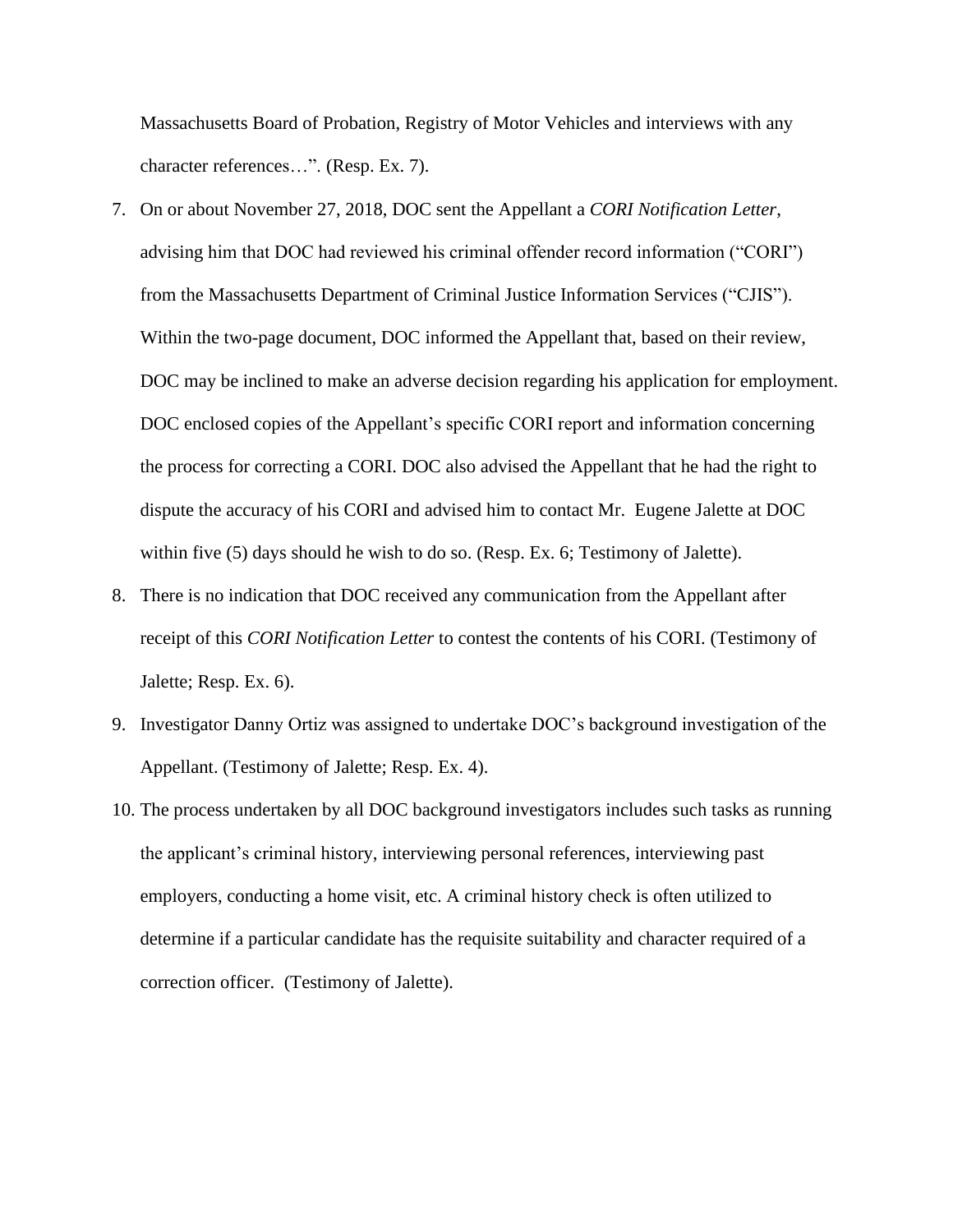- 11. When an applicant's criminal history reveals evidence of past alleged criminal behavior, DOC obtains and reviews relevant documents, including any police reports or court dockets. (Testimony of Jalette).
- 12. The Appellant submitted his completed *Department of Correction Application for Employment* to DOC on or about November 29, 2018. (Testimony of Jalette; Resp. Ex. 5).
- 13. On January 2, 2019, Investigator Ortiz conducted a home visit/interview with the Appellant at his home where he lived with his mother, stepfather, siblings and grandparents. During the interview, the Appellant discussed his former employment with the security company and his reasons for leaving. He appeared enthusiastic to Investigator Ortiz about the prospects of a job with DOC. (Resp. Ex. 4).
- 14. On January 9, 2019, Investigator Ortiz reported the findings of his background investigation to his supervisor, Eugene Jalette ("Mr. Jalette"). (Testimony of Jalette; Resp. Ex. 4).
- 15. For the past seven (7) years, Mr. Jalette has been the Supervising Investigative Agent for DOC. His responsibilities include overseeing and completing background investigations for all potential employees. There are typically nine or ten background investigators at a time and all report to Mr. Jalette. (Testimony of Jalette).
- 16. Mr. Jalette began his law enforcement career in 1990 as a police officer with the Woonsocket Police Department, where he ultimately earned the rank of lieutenant detective. Upon leaving the Woonsocket Police Department, Mr. Jalette took a position with DOC and has been employed by DOC since 2013. (Testimony of Jalette).
- 17. Mr. Jalette and Mr. Ortiz discussed the Appellant's background, following Mr. Ortiz's investigation. Mr. Ortiz presented his investigative report to Mr. Jalette for his review and they discussed certain aspects of his history which were "red flags", including two (2)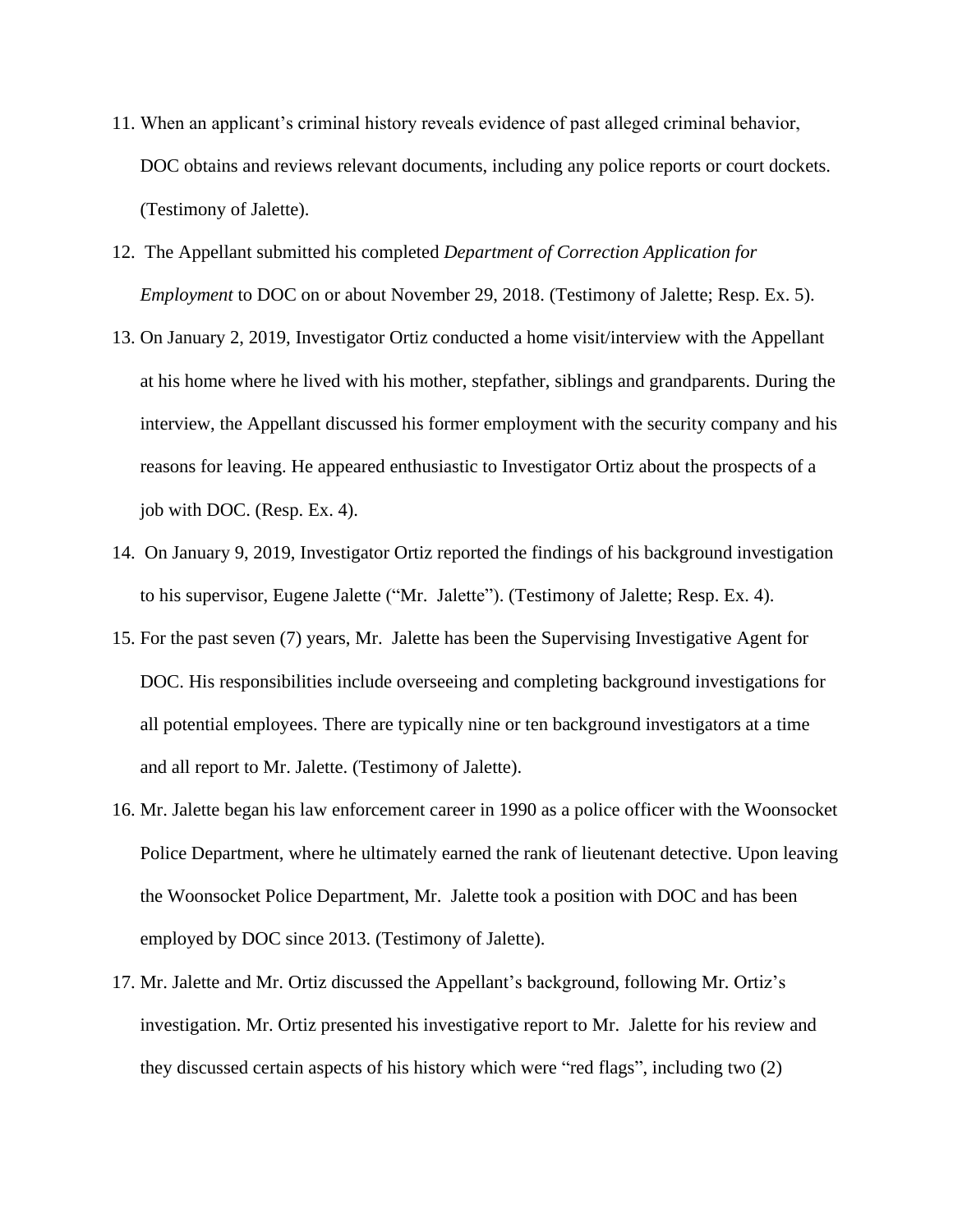negative references and his sealed criminal history, which is outlined in two (2) 2016 Fitchburg Police reports obtained by Mr. Ortiz and referenced in the Appellant's CORI. (Testimony of Jalette).

### *Negative References*

- 18. Mr. Ortiz interviewed the president of the security company (Mr. S) where the Appellant had been employed. During his conversation with Mr. S, who is a former correction officer himself, Mr. S indicated that he did not recommend the Appellant for employment with DOC. Mr. S stated that the Appellant had numerous no call/no shows and was too "immature" for the job. He stated further that he didn't believe that the Appellant would handle himself well in stressful situations. (Resp. Ex. 4; Testimony of Jalette).
- 19. The Appellant also received a negative reference from a former supervisor (Mr. N) at the security company who the Appellant had listed as a professional reference. (Testimony of Jalette; Resp. Ex. 4).
- 20. The Appellant has known Mr. N his entire life, through the Appellant's mother. (Testimony of Appellant) On January 9, 2019, Mr. Ortiz called Mr. N to discuss the Appellant. Mr. N initially indicated at the beginning of the call that he did not want to speak with Mr. Ortiz regarding the Appellant's past job performance and told him to speak with the security company's main office. Mr. Ortiz then explained that the Appellant actually chose to list Mr. N as a reference. With that explanation, Mr. N was willing to answer a few questions. (Testimony of Jalette; Resp. Ex. 4).
- 21. Mr. N stated that he had known the Appellant for all of the Appellant's life through the candidate's mother. When asked if he considered the Appellant a dependable person, Mr. N indicated, "I can't answer that question. I don't really know him like that." When asked if he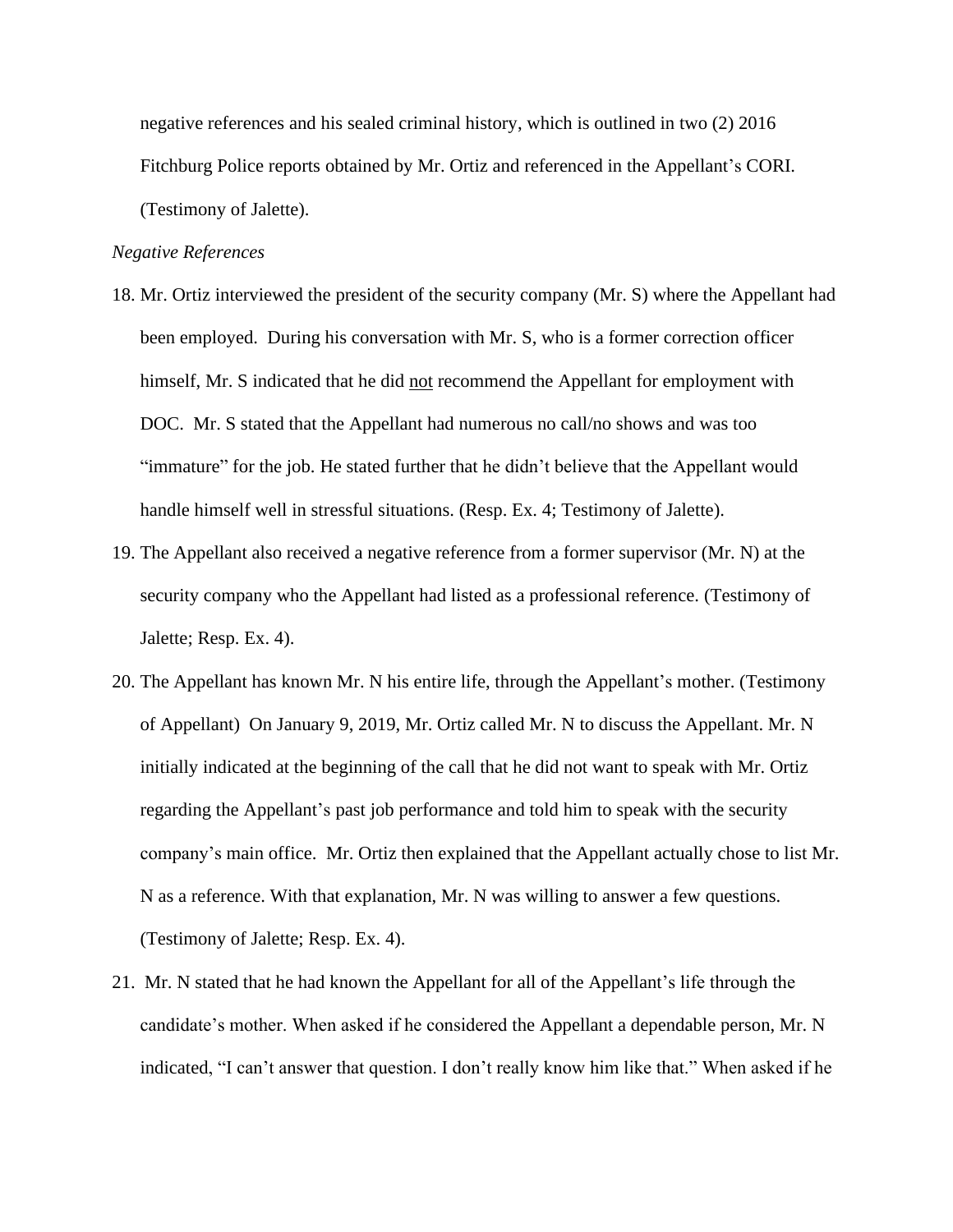thought the applicant could handle himself in stressful situations, Mr. N responded, "maybe." He then said that the Appellant is a "good kid" but that he does not really know much about him. (Resp. Ex. 4; Testimony of Jalette).

### *Past Criminal History*

- 22. After reviewing the Appellant's sealed criminal history, Mr. Ortiz obtained the underlying police reports from the Fitchburg Police Department. (Testimony of Jalette; Resp. Ex. 8 and 9).
- 23. The police reports, dated April 22, 2016, indicate that officers were on patrol that day when they noticed a male (not the Appellant) exit a vehicle prior to the vehicle coming to a complete stop. The officers noticed the male walking hurriedly and nervously up and down the street while on his cell phone. The male then walked up a nearby street and approached a Jeep that stopped in the middle of the narrow street. Once he approached the driver's side door, the officers observed the male reach into the window with his hand. Based on the officers' training and experience, they believed they were observing the male party purchasing illegal narcotics. (Resp. Ex. 9).
- 24. The officers pulled the Jeep over and approached the driver, who was Mr. M.. The officer asked Mr. M. if there was anything in the vehicle that the officer should know about and Mr. M. said, "no." The officer asked to search the vehicle and Mr. M. asked, "why?" The officer asked again if there was anything in the vehicle she should know about, stating that this was not her first day on the job and she suspected he had drugs. The police report indicates that the Appellant told the officers that he had some "pot". The report indicates that the Appellant then attempted to show the officer where it was by opening the back door. Once inside the vehicle, the officer noted that she found a black nylon bag that contained a glass mason jar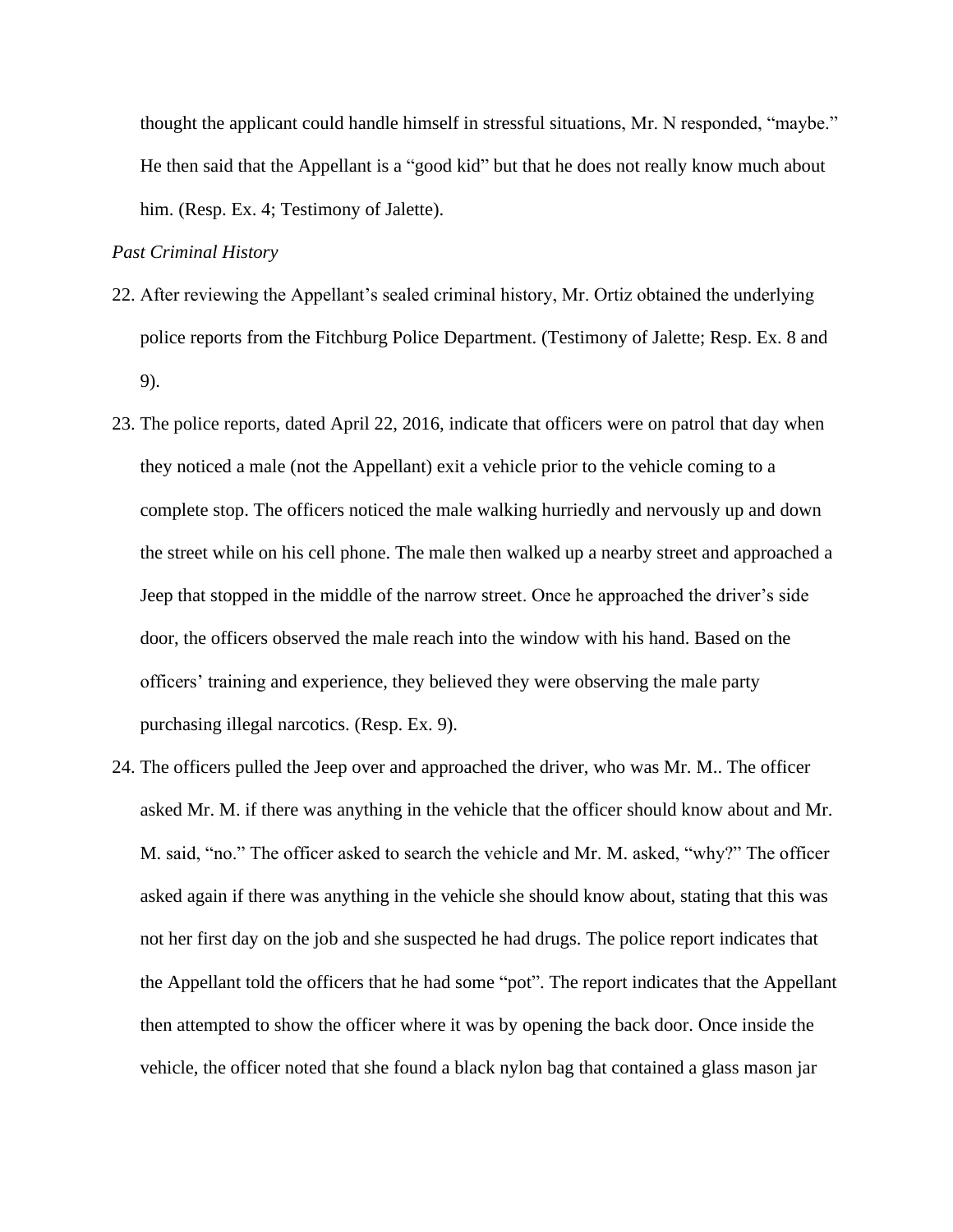with a large amount of marijuana that was in separate baggies (one large/one small), a digital scale and a stun gun. In the back seat of the Appellant's Jeep next to the black bag, the officer found a box of plastic baggies. (Resp. Ex. 9).

- 25. The Appellant was then placed under arrest by the Fitchburg Police and transported to the station. Once there, the officers noted that the Appellant had a large amount of cash wrapped with rubber bands on his person. The money was folded in three (3) separate stacks. (Resp. Ex. 9).
- 26. An inventory search of the vehicle was done following the arrest of the Appellant and the officers found another glass mason jar on the floor in the back of the vehicle, inside a McDonald's bag. Inside the jar was one small baggie containing marijuana. Additionally, another individually wrapped bag of marijuana was found in the middle console along with three (3) cell phones. The officers indicate that two (2) cell phones (an Apple cell phone and a Samsung Galaxy S7) continuously rang over a dozen plus times and a black cell/flip phone (Samsung) received numerous text messages. The total amount of marijuana found in the Appellant's possession was more than the amount a person was legally allowed to possess at the time. (Resp. Ex. 9).
- 27. The Appellant was charged with three (3) felonies, to include (1) Possession with Intent to Distribute a Class D Substance, (2) Possession of an Electric Stun Gun, and (3) Possession of a Class D Drug. (Resp. Ex. 8 and 9). All criminal charges were subsequently dismissed and the Appellant's criminal record was sealed.<sup>5</sup> (Testimony of Appellant; Resp. Ex. 8).

<sup>5</sup> The court docket was not entered into evidence at the hearing of this appeal. The Commission ordered the Appellant to produce the docket post-hearing. The Appellant indicated in an email that he was unable to obtain the docket from the clerk at the court since his record had been sealed.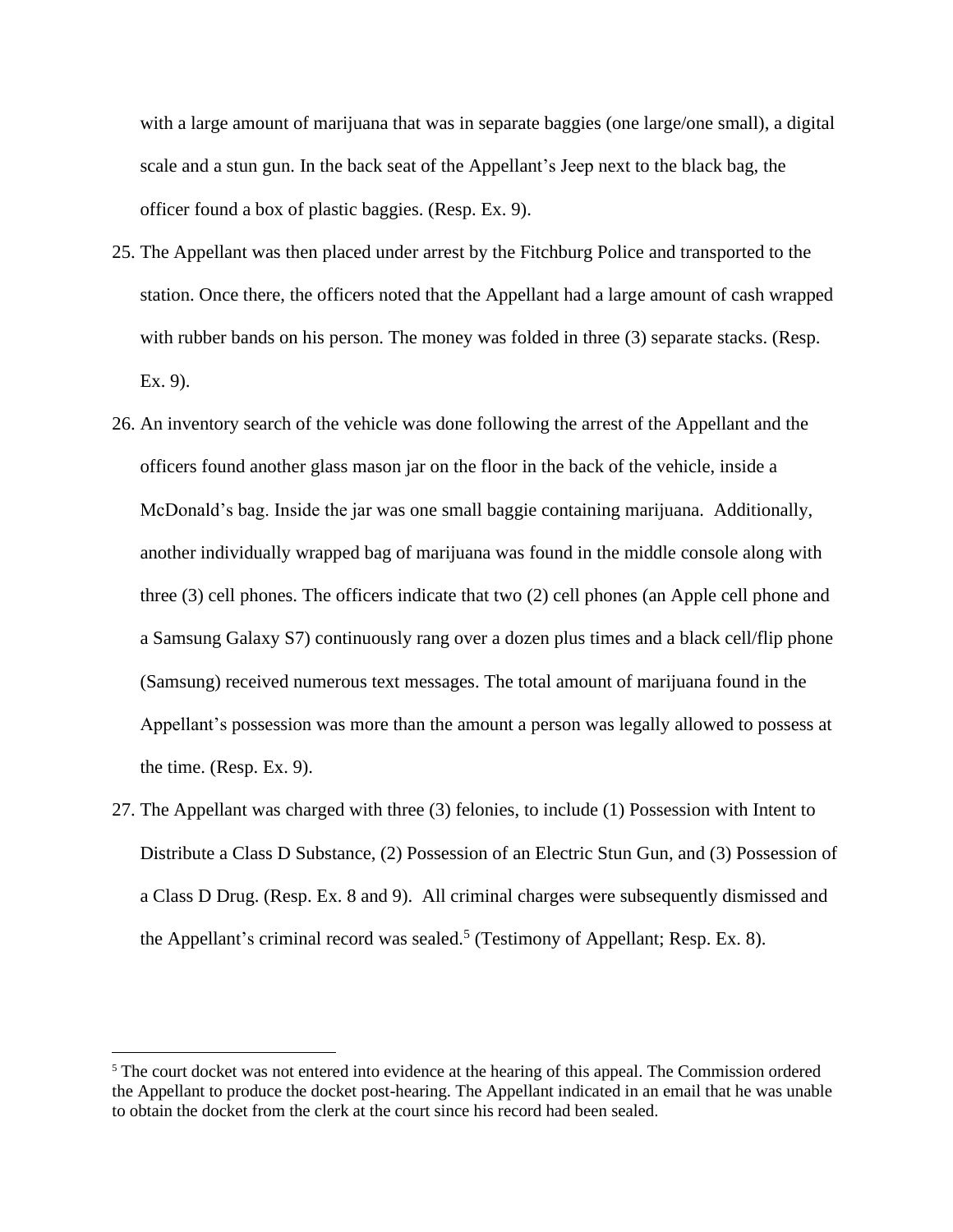### *Decision to Bypass*

28. Commissioner Carol Mici was the Appointing Authority for DOC at the time of this bypass. (Testimony of Jalette).

29. Mr. Jalette presented Mr. Ortiz's findings to Commissioner Mici and the Assistant Deputy Commissioner of Human Resources, Kelly Correia. He presented the Appellant's entire hiring folder, including Mr. Ortiz's investigative report. The three (3) met in the Commissioner's office whereupon Commissioner Mici made the decision to bypass the Appellant based on the alleged misconduct referenced in the police reports and the negative references. (Testimony of Jalette).

30. DOC notified the Appellant of the reasons for bypass after which the Appellant filed a timely appeal with the Commission. (Resp. Exs. 1 and 2).

#### *Legal Standard*

The core mission of Massachusetts civil service law is to enforce "basic merit principles" for "recruiting, selecting and advancing of employees on the basis of their relative ability, knowledge and skills" and "assuring that all employees are protected against coercion for political purposes, and are protected from arbitrary and capricious actions." G.L. c. 31, § 1. *See, e.g.,* Massachusetts Ass'n of Minority Law Enforcement Officers v. Abban, 434 Mass. 256, 259 (2001); MacHenry v. Civil Serv. Comm'n, 40 Mass. App. Ct. 632, 635 (1995), *rev. den*., 423 Mass. 1106 (1996).

Original and promotional appointments of civil service employees are made from a list of candidates, called a "certification", wherein names are ranked in the order in which they appear on the applicable civil service "eligible list", using what is called the 2n+1 formula. G.L. c. 31, §§ 6 through 11, 16 through 27; Personnel Administration Rules, PAR.09. An appointing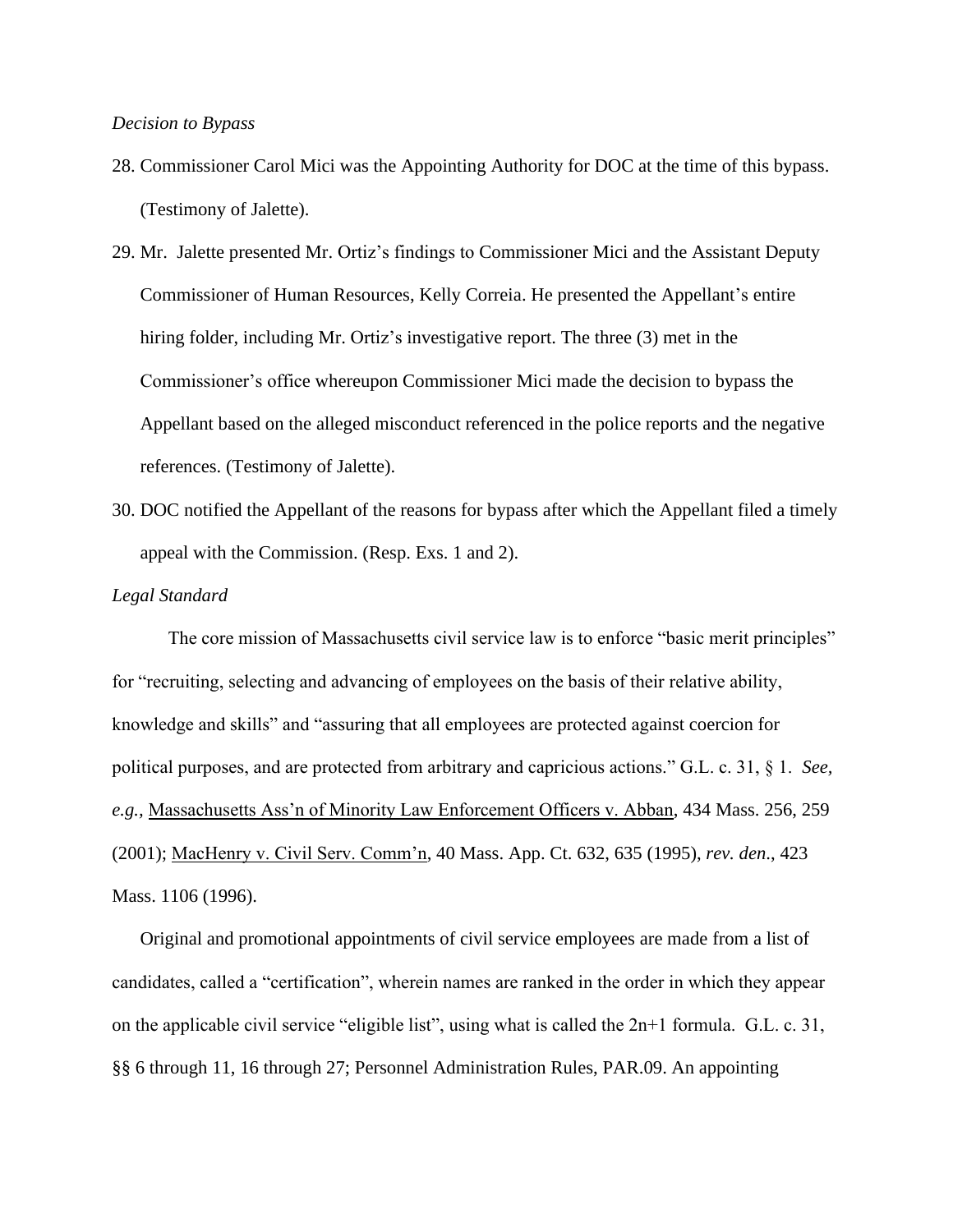authority must provide specific, written reasons – positive or negative, or both -- consistent with basic merit principles – for bypassing a higher ranked candidate in favor of a lower ranked one. G.L. c. 31, § 27; PAR.08(4).

A person may appeal a bypass decision under G.L. c. 31, § 2(b) for de novo review by the Commission. The Commission's role is to determine whether the appointing authority has shown, by a preponderance of the evidence, that it has "reasonable justification" for the bypass after an "impartial and reasonably thorough review" of the relevant background and qualifications bearing on the candidate's present fitness to perform the duties of the position. Boston Police Dep't v. Civil Service Comm'n, 483 Mass. 461, 474-78 (2019); Police Dep't of Boston v. Kavaleski, 463 Mass. 680, 688-89 (2012); Beverly v. Civil Service Comm'n, 78 Mass. App. Ct. 182, 187 (2010); Leominster v. Stratton, 58 Mass. App. Ct. 726, 727-28 (2003).

"Reasonable justification . . . means 'done upon adequate reasons sufficiently supported by credible evidence, when weighed by an unprejudiced mind, guided by common sense and by correct rules of law'". Brackett v. Civil Service Comm'n, 447 Mass. 233, 243 (2006); Commissioners of Civil Service v. Municipal Ct., 359 Mass. 211, 214 (1971) and cases cited. *See also* Mayor of Revere v. Civil Service Comm'n, 31 Mass. App. Ct. 315, 321 (1991) (bypass reasons "more probably than not sound and sufficient").

The governing statute, G.L. c. 31, gives the Commission's de novo review "broad scope to evaluate the legal basis of the appointing authority's action" and it is not necessary that the Commission find that the appointing authority acted "arbitrarily and capriciously." City of Cambridge v. Civil Service Comm'n, 43 Mass. App. Ct. 300, 303-305, *rev. den*., 428 Mass. 1102 (1997). The commission ". . . cannot substitute its judgment about a *valid* exercise of *discretion based on merit or policy considerations* by an appointing authority" but, when there are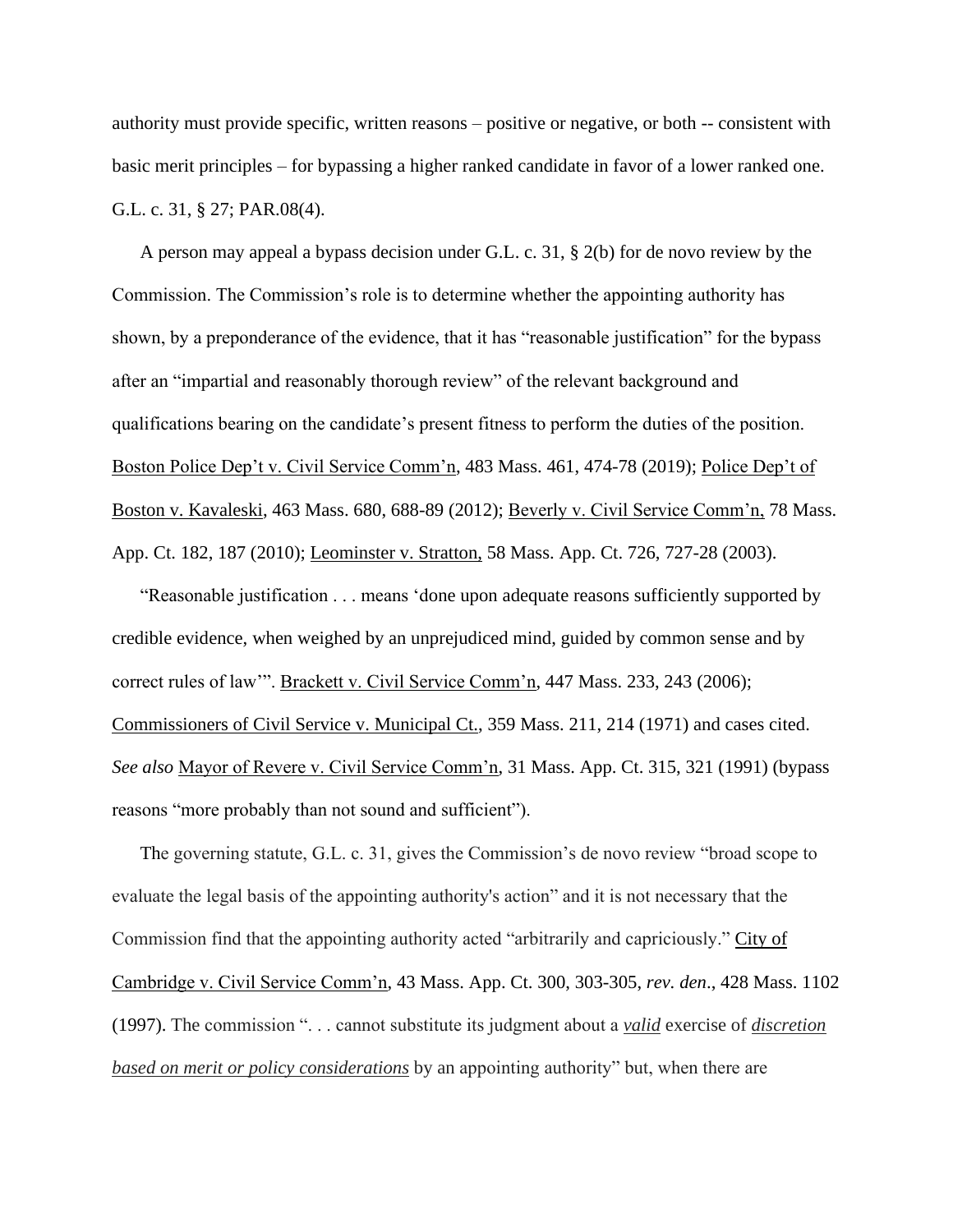*"overtones of political control or objectives unrelated to merit standards or neutrally applied public policy*, then the occasion is appropriate for intervention by the commission." Id. (*emphasis added*). *See also* Town of Brookline v. Alston, 487 Mass. 278 (2021) (analyzing broad scope of the Commission's jurisdiction to enforce basic merit principles under civil service law). *Analysis*

As a preliminary matter, DOC, as a criminal justice agency reviewing the application of a candidate for correction officer, is permitted to review and consider the Appellant's sealed criminal record. As stated in Kodhimaj v. Dep't of Correction, 32 MCSR 377 (2019), "DOC's ability to receive all of the Appellant's CORI information from CJIS appears to be derived from that section of the state's CORI Law (G.L. c. 6, § 172) which states in relevant part: "… Criminal justice agencies may obtain all criminal offender record information, including sealed records, for the actual performance of their criminal justice duties…".

The Legislature has explicitly provided criminal justice agencies with the ability to: "obtain" and "use as necessary" sealed criminal records for the "actual performance of their criminal justice duties." G.L. c. 6, § 172; G.L. c. 276, § 100. DOC is a "criminal justice agency" and the appointment of correction officers, who must provide care and custody of criminal offenders, is among the criminal justice duties that DOC must perform. In that context, it is appropriate for DOC to conduct a thorough review of a candidate's background, including the review of a candidate's entire criminal record information, including sealed records. Finally, it would be nonsensical and inconsistent with the above referenced statutes to prohibit the DOC from entering the sealed criminal record into evidence before the Commission.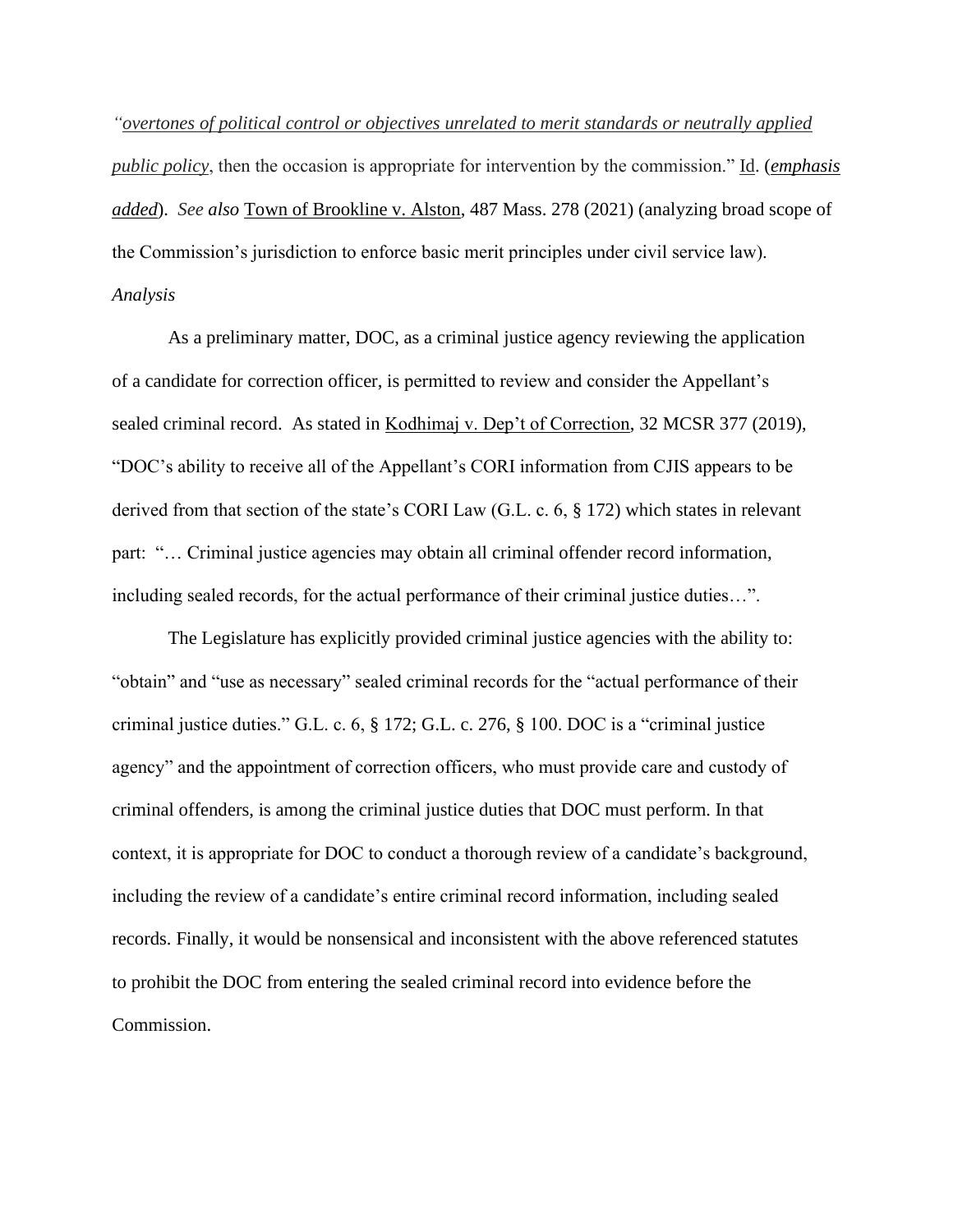Importantly, DOC did not rely solely on the CORI reports, but, rather, obtained the underlying police reports from the Fitchburg Police Department<sup>6</sup> which provided detailed accounts of what the police officers observed after they stopped the Appellant's vehicle, including the observation of a box of clear plastic baggies, individually packaged plastic baggies containing marijuana, \$647 in cash on the Appellant's person that had been separated into three (3) separate stacks banded by separate rubber bands, a small electric scale, three cell phones, and an electric stun gun in the car. While it appears that the DOC investigator, as part of the home interview, did not raise the issue of the alleged criminal conduct and/or give the Appellant the opportunity to address it at that time, DOC did contact the Appellant via letter in this regard. That correspondence put the Appellant on notice that DOC had reviewed his CORI and informed him that DOC may be inclined to make an adverse decision based on the information obtained *and* that he had the right to dispute the accuracy of the information, which he did not. While this is not the most effective way to provide the Appellant with the opportunity to address the criminal records in possession of DOC, it appears from the Appellant's testimony that he does not dispute some of the most salient points in those police reports.

The Appellant acknowledges that he was the driver of the vehicle and that someone approached the driver's side, that he was in possession of marijuana, that he had three (3) cell phones in the car, and that he was in possession of a small scale, a large amount of separated cash, and an electric stun gun. I carefully reviewed the Appellant's testimony in which he attempted to offer an explanation regarding the observations in the police reports. His

<sup>6</sup> A Waiver that the Appellant executed on or about November 1, 2018 explicitly authorized DOC to acquire this information and use it in the background investigation process. See Finding of Fact no. 6, *supra*.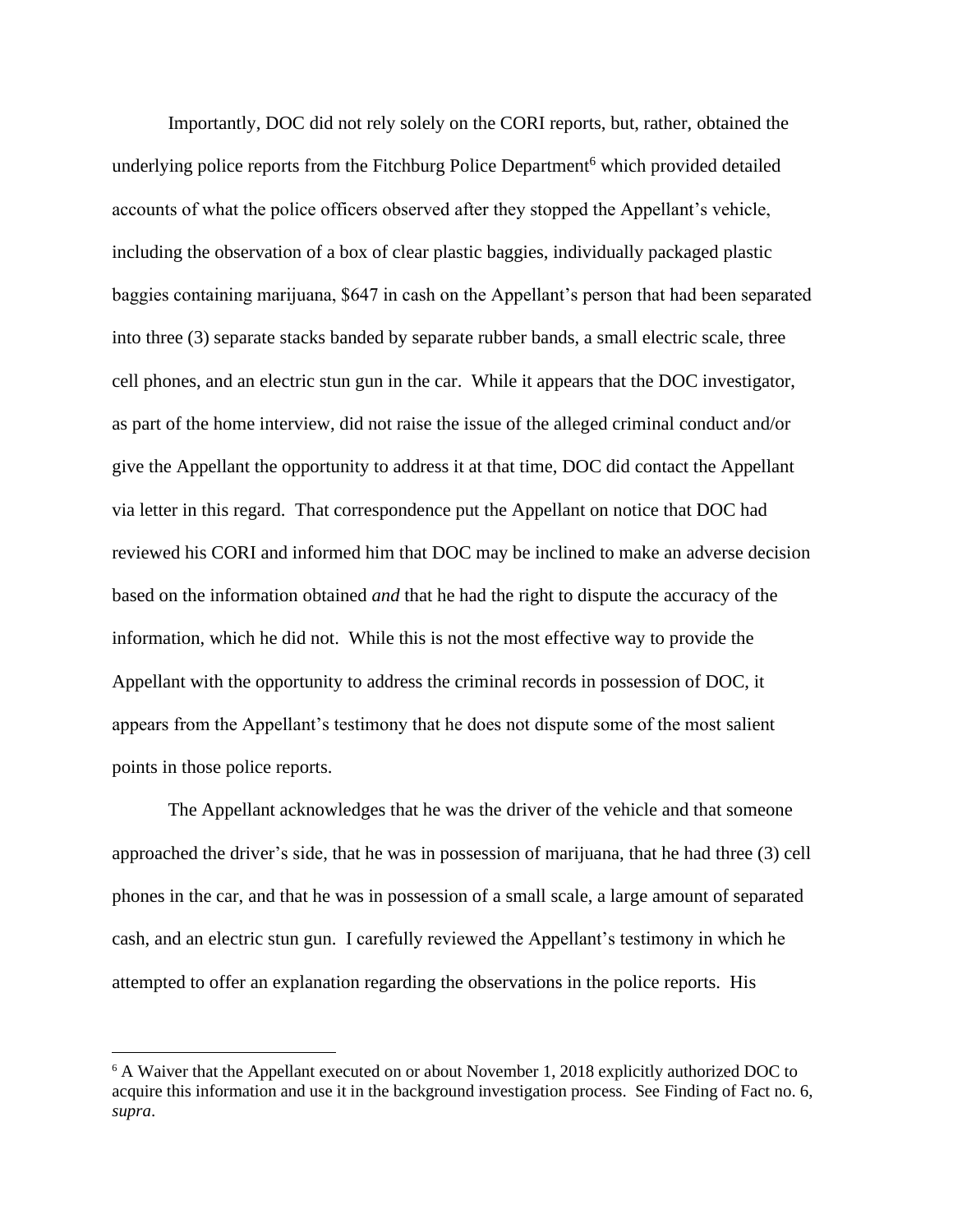testimony, taken as a whole, either stretches the bounds of reasonableness and commonsense or independently raises other issues regarding the Appellant's judgment. For example, the Appellant testified that the marijuana was solely for his own personal use, that he broke up the marijuana into separate baggies for his own use; that he keeps a small scale in his car so that when he buys "weed" the sellers are not "ripping me off". His explanation regarding why he carried \$670 in cash on his person, broken up into three separate stacks and wrapped with rubber bands, was less than credible as well. Honesty is a paramount attribute that correction officers must display at all times and I do not believe that the Appellant was appropriately forthcoming about this incident.

Even though the Appellant's criminal charges were dismissed, the observations noted in the detailed police reports provided DOC with ample reasons to question the Appellant's judgment that day and to conclude, by a preponderance of the evidence, that he was engaging in misconduct.

In addition to DOC being able to rely on the conduct outlined in the police reports, the two negative references reviewed by DOC, standing alone, also provided DOC with reasonable justification to bypass the Appellant. Specifically, the president of the security company where the Appellant was previously employed failed to recommend the Appellant for appointment as a correction officer, telling Mr. Ortiz that the Appellant was not mature enough to handle the responsibilities required of a correction officer. Further, a professional reference that the Appellant personally chose to list on his application equivocated, at best, regarding the Appellant's suitability to be a correction officer. The reference, who has known the Appellant for many years, was reluctant to discuss the Appellant over the telephone and, when pressed, was unwilling to describe the Appellant as a dependable person.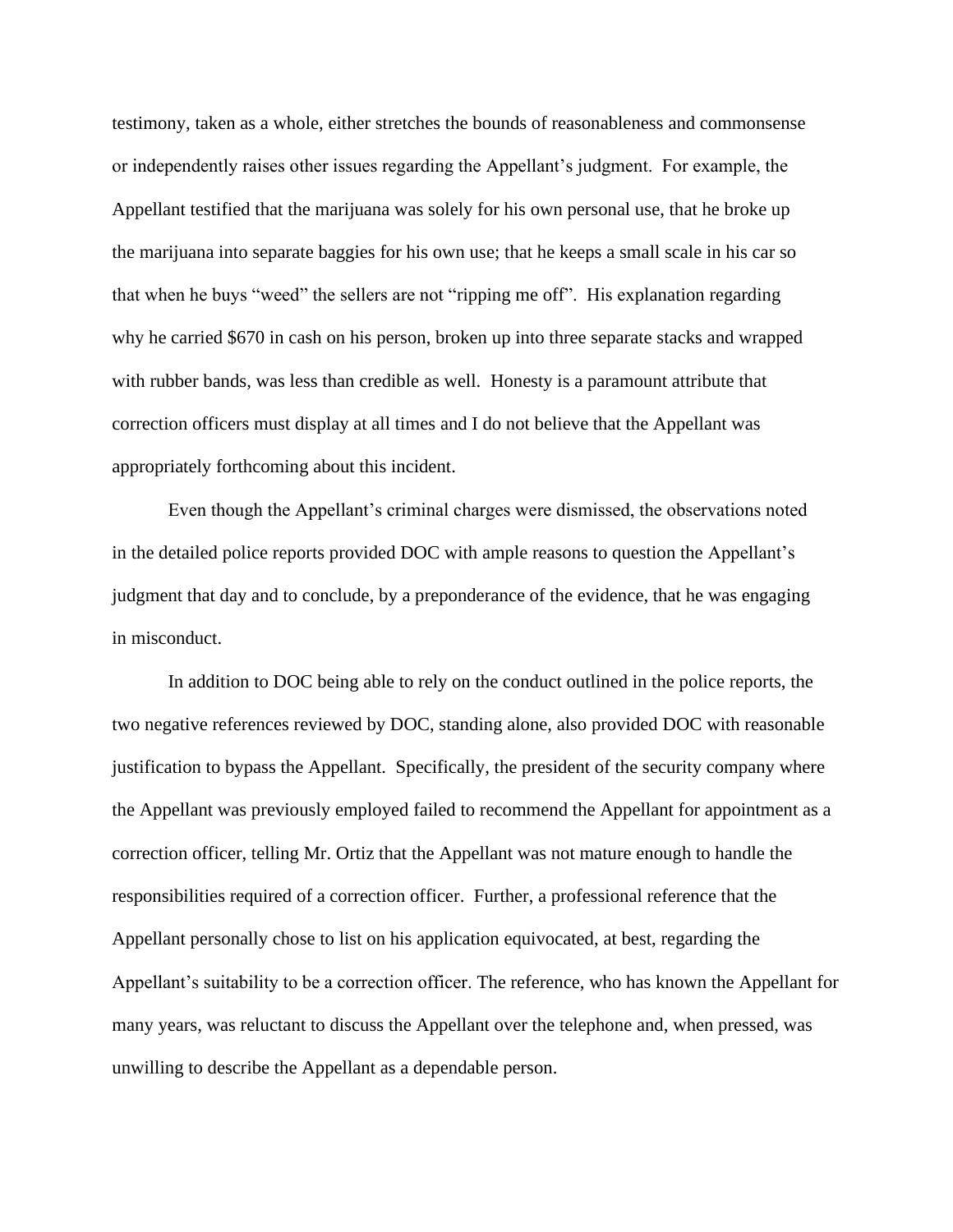Finally, as part of the full hearing, Commissioner Ittleman asked DOC to produce the entire application records for the five candidates appointed who were ranked below the Appellant. I have reviewed those records in their entirety. While nothing in those records changes my conclusion that DOC had reasonable justification to bypass the Appellant for the reasons discussed above, I have not overlooked the fact that the background of one of those candidates raises questions as to whether DOC has uniformly applied its standards as it relates to prior, recent, alleged misconduct. The Commission reserves the right to independently inquire about this matter, including, if warranted, through its investigative authority under Section 2(a) of Chapter 31.

### *Conclusion*

For all of the reasons stated above, the Appellant's appeal under Docket No. G1-19-

068 is hereby *denied*.

CIVIL SERVICE COMMISISON

*/s/ Christopher Bowman* Christopher Bowman Chair

By vote of the Civil Service Commission (Bowman, Chair; Stein & Tivnan, Commissioners [Camuso – Absent]) on April 21, 2022.

Either party may file a motion for reconsideration within ten days of the receipt of this Commission order or decision. Under the pertinent provisions of the Code of Mass. Regulations, 801 CMR 1.01(7)(l), the motion must identify a clerical or mechanical error in this order or decision or a significant factor the Agency or the Presiding Officer may have overlooked in deciding the case. A motion for reconsideration does not toll the statutorily prescribed thirty-day time limit for seeking judicial review of this Commission order or decision.

Under the provisions of G.L c. 31, § 44, any party aggrieved by this Commission order or decision may initiate proceedings for judicial review under G.L. c. 30A, § 14 in the superior court within thirty (30) days after receipt of this order or decision. Commencement of such proceeding shall not, unless specifically ordered by the court, operate as a stay of this Commission order or decision. After initiating proceedings for judicial review in Superior Court, the plaintiff, or his / her attorney, is required to serve a copy of the summons and complaint upon the Boston office of the Attorney General of the Commonwealth, with a copy to the Civil Service Commission, in the time and in the manner prescribed by Mass. R. Civ. P. 4(d).